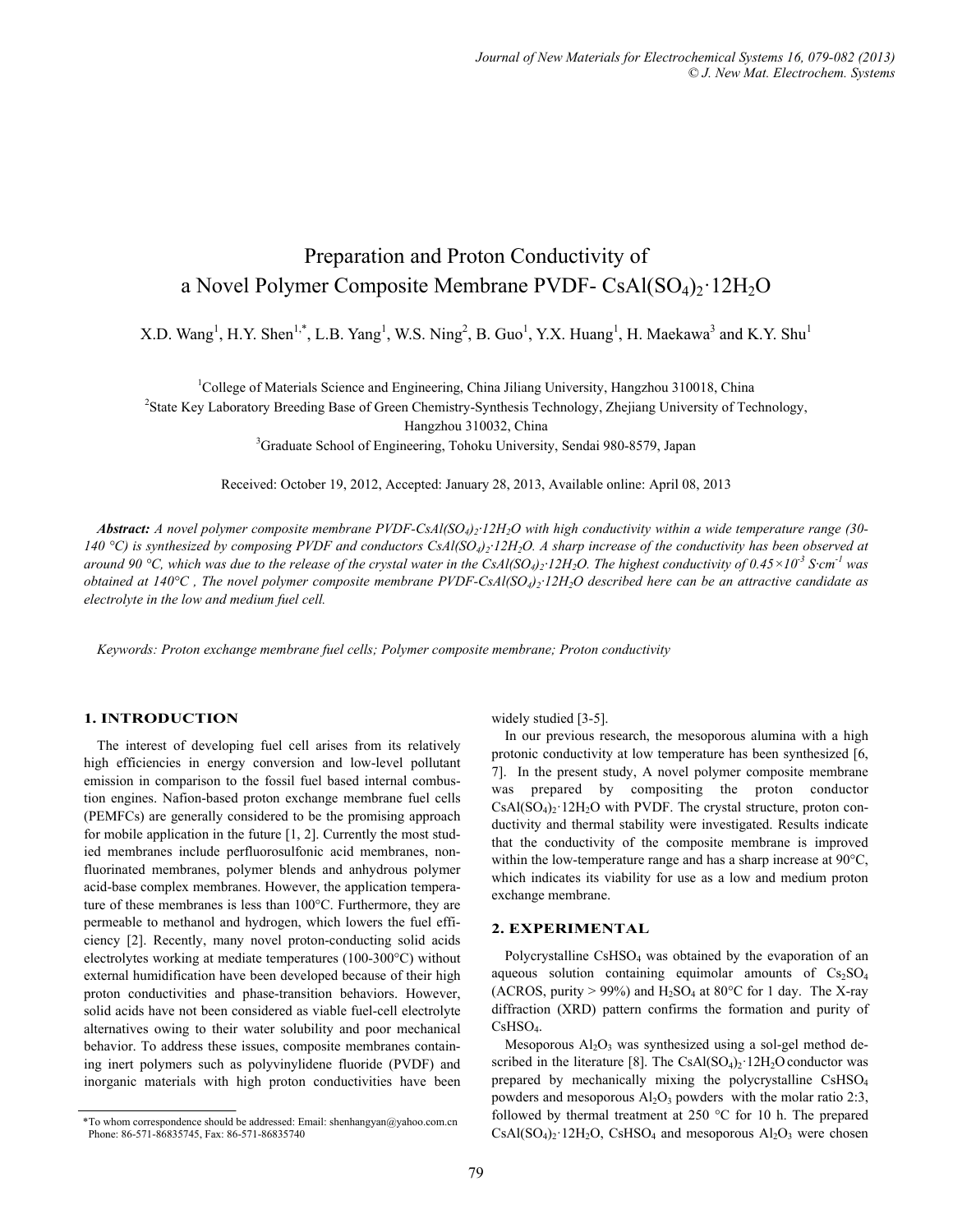

Figure 1. X-ray powder diffraction patterns of membranes.<br>membranes at 30°C.



Figure 2. The humidity dependence of conductivities for different

as conductors. The novel polymer composite membranes were prepared by composing PVDF (Shanghai 3F FR921) and conductors. 3 g PVDF powder was dissolved in 25 mL dimethylacetamide (DMAC) by stirring at 50°C. The conductor was then ultrasonically dispersed into the solution. The weight ration of PVDF to conductor was controlled as 3:1. After physical stirring for 30 min and ultrasonic oscillation for 10 min, the white colloidal solution obtained was cast onto a glass plate using an adjustable coating instrument to produce the membrane, which was then dried in vacuum at 50 °C for 24 h. The thickness of the membrane can be controlled within a range of 50  $\mu$ m-200  $\mu$ m [9].

The crystal structure of the prepared composite membrane was characterized by using XRD instrument (X'Pert Pro Holland,  $CuK_a$ radiation) operating at 40 kV and 30 mA. The 2θ range in the XRD patterns was measured from 10º to 80º with interval of 0.02º at a constant scan rate of 8° min<sup>-1</sup>. The analysis of thermogravimetric and differential scanning calorimeter (TG-DSC) was performed with a METTLER TOLEDO STAR instrument at a heating rate of 2 °C min<sup>-1</sup> from room temperature to 300 °C. The proton conductivity of membrane was measured by AC impedance spectroscopy with Agilent 4294A impedance spectroscopy instrument in the range of 40 Hz to 30 MHz. The membrane was sandwiched between two stainless steel electrodes and placed in a constant temperature and humidity chamber to measure the proton conductivity. The temperature and the humidity in the chamber can be controlled within the range of -20 °C  $\sim$ +150 °C and 20  $\sim$  98%RH.

## **3. RESULTS AND DISCUSSION**

### **3.1. Structure analysis**

The X-ray diffraction patterns of composite membranes are shown in Fig. 1. In the sprectrum of PVDF-CsAl $(SO<sub>4</sub>)<sub>2</sub>$  12H<sub>2</sub>O, diffraction, peaks are present both from PVDF and  $CsAl(SO<sub>4</sub>)<sub>2</sub>·12H<sub>2</sub>O$ . In the sprectrum PVDF-Al<sub>2</sub>O<sub>3</sub> and PVDF- CsHSO4, the diffraction peaks from PVDF are still existed. No  $Al_2O_3$  diffraction peaks are found because  $Al_2O_3$  is amourphous [6]. No typical diffraction peaks of  $CsHSO<sub>4</sub>$  are observed, which demonstrates that the structure of CsHSO<sub>4</sub> crystal has been changed.

#### **3.2. Proton conductivity of membranes**

Figure 2 shows the relative humidity (RH) dependence of proton conductivity for composite membranes at 30 °C. The conductivities of all composite samples increase with increasing humidity, which demonstrates that adsorbed physical water has contribution to the proton conductivity of these membranes in the low temperature. At 30 °C, PVDF-CsAl $(SO_4)_2$  12H<sub>2</sub>O apparently has the highest conductivity within humidity range 30%-90% RH.

Figure 3 shows the temperature dependence of the conductivities for different membranes. The relative humidity is about 55% RH below 100 °C and 10% RH above 100 °C, respectively. The conductivities of all membranes increased with increasing temperature. Membrane PVDF-CsAl $(SO<sub>4</sub>)<sub>2</sub>$  12H<sub>2</sub>O showed the highest conductivity within the whole temperature range (30-140 °C) and the conductivity at 30 °C and 55% RH was approximately 0.5 magnitude higher than that of other samples , which is accordant with the data reported in fig.2. In particular, the conductivity of PVDF- $CsAl(SO<sub>4</sub>)<sub>2</sub>12H<sub>2</sub>O$  had a sharp increasing around 90 °C and then kept a steady increase trend in the higher temperature and lower humidity range. The highest conductivity of  $0.45 \times 10^{-3}$  S·cm<sup>-1</sup> was obtained at 140°C. For the membrane PVDF-CsHSO4, no rapid increase of the conductivity was observed within the range of 140- 150 °C.

#### **3.3. Thermal analysis**

The results of TG (a)-DSC (b) analysis are shown in Fig. 4. The TG curves of all samples had a weight loss below the boiling point of physically water. And for the sample PVDF-CsAl $(SO<sub>4</sub>)<sub>2</sub>$  12H<sub>2</sub>O,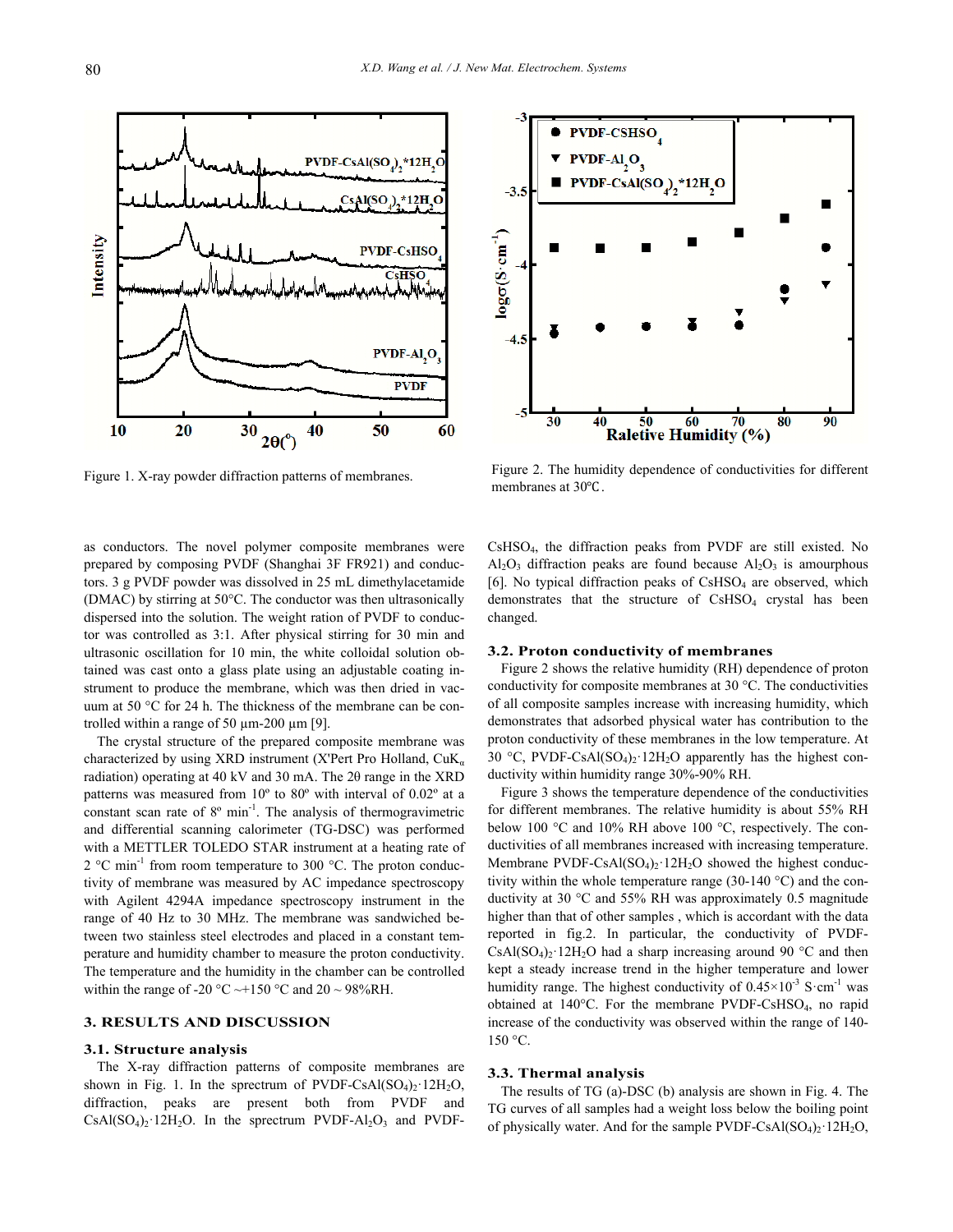

Figure 3. The temperature dependence of conductivities for the different membranes. The relative humidity is around 55%RH below 100 $\degree$ C and around 10%RH above 100  $\degree$ C.

a deep weight loss between 60 °C and 80 °C was observed.

The DSC plot shown in Fig. 4b confirms the melting of PVDF around 165°C. A DSC endothermic peak around 72 °C of PVDF- $CsAl(SO<sub>4</sub>)<sub>2</sub>·12H<sub>2</sub>O$  fits well with weight-loss step in Fig. 4a. From the literature [13], the MAS-NMR result showed that the remarkable change near 350 K is related to decomposition due to the loss of H2O, which demonstrates that a probably crystal water molecule release near 77 °C in the membrane PVDF-CsAl $(SO_4)_2$  12H<sub>2</sub>O do take place. No endothermic peak for superprotonic transition of PVDF-CsHSO4 around 141 °C was found, which should be the reason that the conductivity has no rapid increase in the range of 140-150°C.

#### **4. CONCLUSIONS**

The novel polymer composite membrane PVDF- $CsAl(SO<sub>4</sub>)<sub>2</sub>·12H<sub>2</sub>O$  showed a higher proton conductivity within the low-mid temperature range (30-140 °C) was synthesized. It is exciting to find that the high proton conductivity was obtained at the high temperature and low humidity atmosphere. The deep increasing of the conductivity around 90 °C was observed. In any composite system, the conductivity depends on the conductivities of individual components, their volume fractions and their spatial distributions. XRD results suggest that the structure of PVDF and  $CsAl(SO<sub>4</sub>)<sub>2</sub>·12H<sub>2</sub>O$  were conserved in the composite. The deep increasing of conductivity at 90 °C was due to the release of the crystal water in the  $CsAl(SO<sub>4</sub>)<sub>2</sub>12H<sub>2</sub>O$ , which demonstrated by TG-DSC and MAS-NMR results [10]. A further study, including Raman and MAS-NMR is under investigation in order to better understand the change of the conductivity.

For the sample PVDF-CsHSO<sub>4</sub>, the structure of CsHSO<sub>4</sub> was changed using the synthesis method in this paper and no typical



Figure 4. TG (a) and DSC (b) curves of different membranes.

crystal CsHSO4 exists in the composite from XRD. As a result, phase supertransition was not happened and accordingly no steep increase of conductivity was observed between 140-150 °C.

 The novel polymer composite membrane PVDF- $CsAl(SO<sub>4</sub>)<sub>2</sub>·12H<sub>2</sub>O$  described here can be an attractive candidate as electrolyte in the low and medium temperature fuel cell.

## **5. ACKNOWLEDGEMENTS**

This work is supported financially by the National Science Foundation of China (no. 20701034, no. 21003111) and Xinmiao Talents Program of Zhejiang province (No.2011R409040).

# **REFERENCES**

- [1] S.M. Haile, D.A. Boysen, C.R.I. Chisholm, R.B. Merle, Nature, 410, 910 (2001).
- [2] A. Dupuis, Progress in Materials Science, 56, 289 (2011).
- [3] A.M. Herring, Journal of Macromolecular Science, Part C: